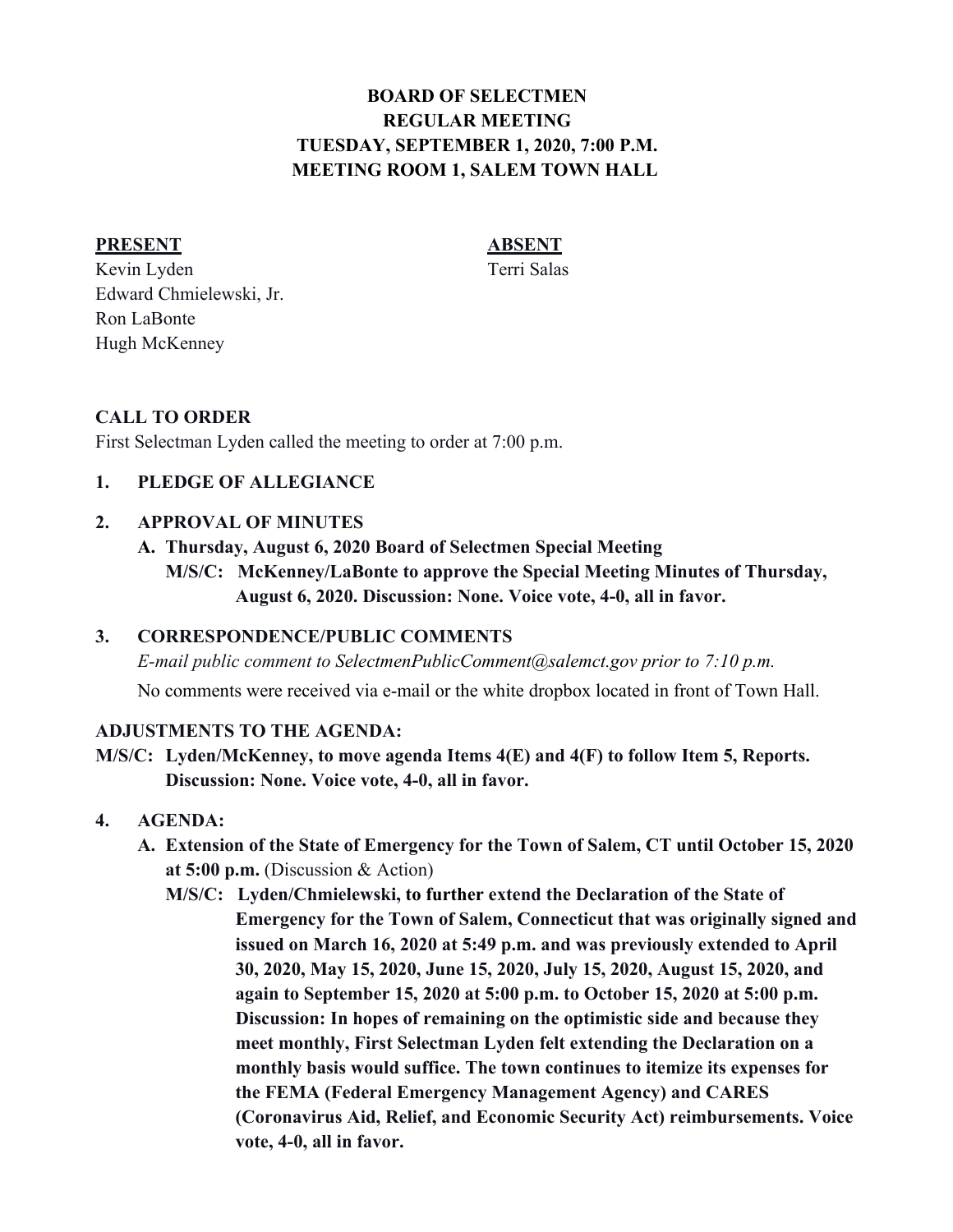#### **B. Municipal Solid Waste Initiative** (Discussion)

First Selectman Lyden explained that the Initiative, which derives from COST (Connecticut Council of Small Towns), has announced a joint initiative between DEEP (Department of Energy and Environmental Protection) and municipalities to improve the state's waste management system by instituting waste reduction strategies. The town currently pays approximately \$80.00/ton for the disposal of solid waste and \$40.00/ton for mixed recyclables. A small payment is received for the recycling of computer-related electronics, cardboard, and metal items. By joining the Initiative, it is hoped that the town would receive better pricing, longer-term contracts, and the like. Selectman McKenney voiced his interest in attending the September 8 kick-off meeting.

- **C. Tax Collector Refunds** (Action Item)
	- **M/S/C: McKenney/LaBonte, to direct the Town Treasurer to issue refunds, recommended and certified by the Tax Collector, as presented, to the Board of Selectmen in the amount of \$952.38 (nine hundred fifty-two dollars and thirty-eight cents) on the 1st day of September 2020. Discussion: None. Voice vote, 4-0, all in favor.**
- **D. Schedule October Amnesty Dates** (Action Item)
	- **M/S/C: Chmielewski/LaBonte, to set the Transfer Station Fall Amnesty Dates for Saturday, October 17; Sunday, October 18, and; Wednesday, October 21, 2019. Discussion: The same rules and safety protocols that were instituted for the June Amnesty Days will be practiced. Voice vote, 4-0, all in favor.**
- **E. Executive Session regarding legal strategies for the current lawsuit "The Gardner Lake Volunteer Fire Company, Inc. vs. Town of Salem" pursuant C.G.S. Section 1 200 (6)(B)** *– see below, following Item 5, Reports*
- **F. Proposed modifications and/or cancellation of the 2003 and 2006 Agreements between the Town of Salem and the Gardner Lake Volunteer Fire Company** (Discussion & Action) *– see below, following Item 5, Reports*

#### **5. REPORTS:**

#### **A. FIRST SELECTMAN**

The First Selectman reported that a project number has been provided by the State for the Music Vale Road/Route 85 safety improvements. The Deputy Commissioner has been very helpful in ensuring that the project, which might be included as part of one of the two upcoming projects, takes place. The town currently mows the grass, but additional work is necessary to improve the sightlines.

Controlled Air, Inc., was the highest of the three bids received for the purchase and installation of the Library HVAC (Heating, Ventilation, and Air Conditioning) system. The Engineer, who drafted the report that was previously shared with the Boards of Selectmen and Finance, also reviewed the bids and stated that all of the bids are substantially equal to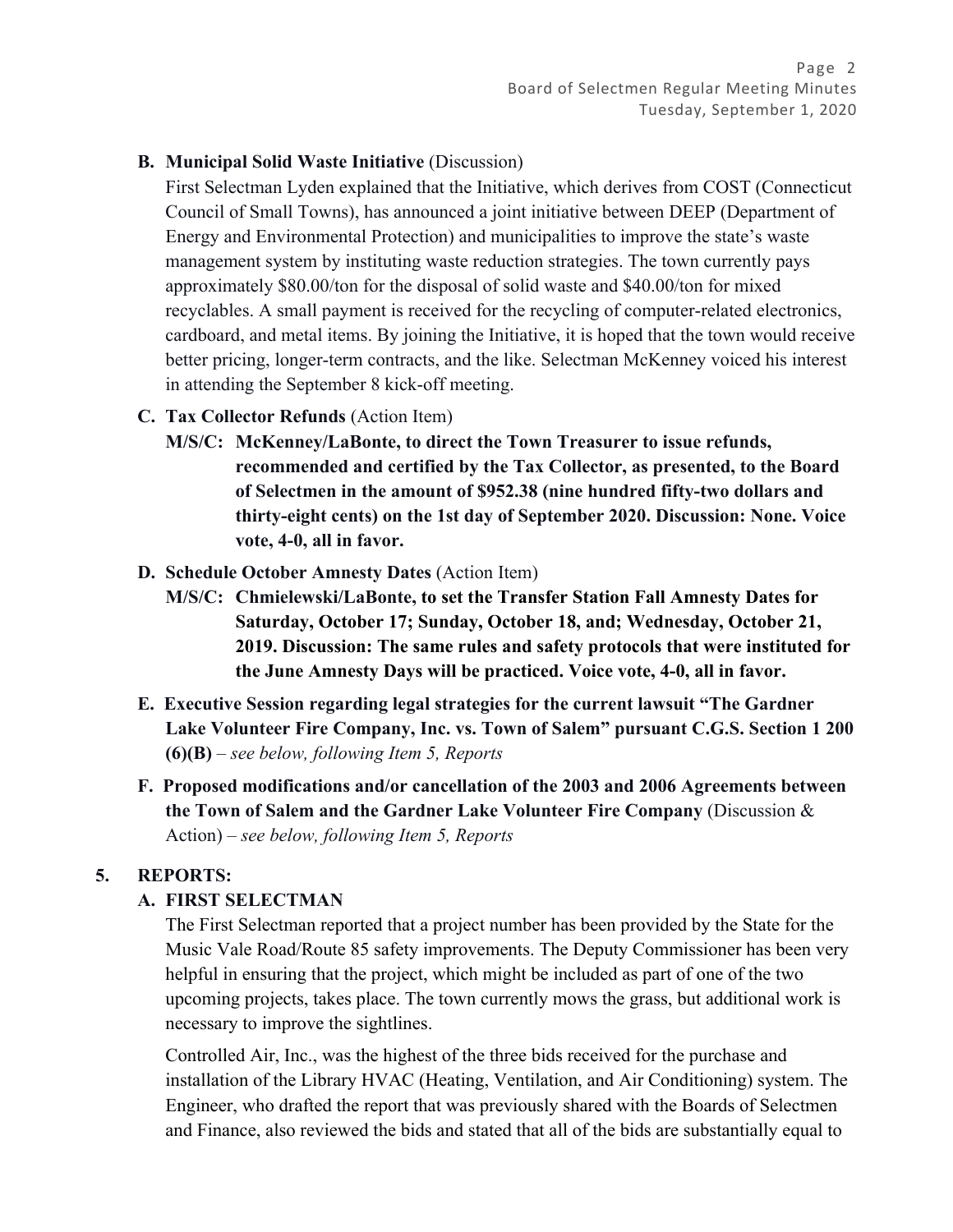his recommendations. The system will utilize heat pumps and propane, rather than oil, providing higher efficiency, needing less maintenance, and burning cleaner. They will also have a 5-year maintenance agreement. The same company also repaired the school's boiler, which failed last week, for less than half of the cost of their previous vendor.

The town has completed and submitted its application for a \$120.000.00 STEAP (Small Towns Economic Assistance Program) Grant for the replacement of the Town Hall underground oil tanks to above-ground tanks. \$105,000.00 has been already been allocated for the project in the town's Capital Fund. The current tanks are approximately 22 years old; at 25 years old, the town's liability will increase from \$10,000.00 to \$100,000.00. Insurance will not be required for above-ground tanks.

Similarly, he proposed the possibility of speaking with the Board of Education (BOE) regarding their interest in switching over their oil-burning boilers to propane when their oil tanks are replaced. While there are savings in the maintenance costs, the price fluctuation for propane is more volatile though a fixed term would help maintain the costs.

### **B. BOARD OF EDUCATION (BOE)**

Selectman McKenney reported that the BOE met prior to the re-opening of the school to discuss educational issues and their final preparations and estimated costs for the school year. The BOE will be receiving \$25,000.00 from the CARES Act, \$176,000.00 from the Coronavirus Relief Fund, and an estimated \$68,000.00 is expected from FEMA. The school is diligently working to ensure that all possible safety and protection protocols are followed.

Approximately \$56,000.00 in unexpended funds from FY2019/20 was returned to the town's General Fund.

First Selectman Lyden stated his concerns regarding the BOE's recent approval to fund the additional salary increases for three administrators two months into the 2020/21 fiscal year. The increase also comes in a year in which the budget passed without a Public Hearing or Town Meeting. Also, many of the town's residents continue to struggle due to the pandemic, while others have contributed money to the town's Benevolent (Needy) Fund. It is a difficult period for everyone and the BOE and the town must be careful when spending the town's funds, especially during such trying times. He suggested other, more costeffective ways to compensate them, including minor stipends. He plans to speak with the Superintendent and BOE Chairman regarding the matter.

#### **C. BOARD OF FINANCE**

First Selectman Lyden reported that the Auditors were at Town Hall last Thursday, conducting their preliminary reports. The Audit should be finalized by November/December and a presentation will, hopefully, be provided prior to the start of the budget season.

## **D. PLANNING AND ZONING COMMISSION**

First Selectman Lyden recited Selectwoman Salas' detailed report. The Commission held the following discussions at their recent meeting(s):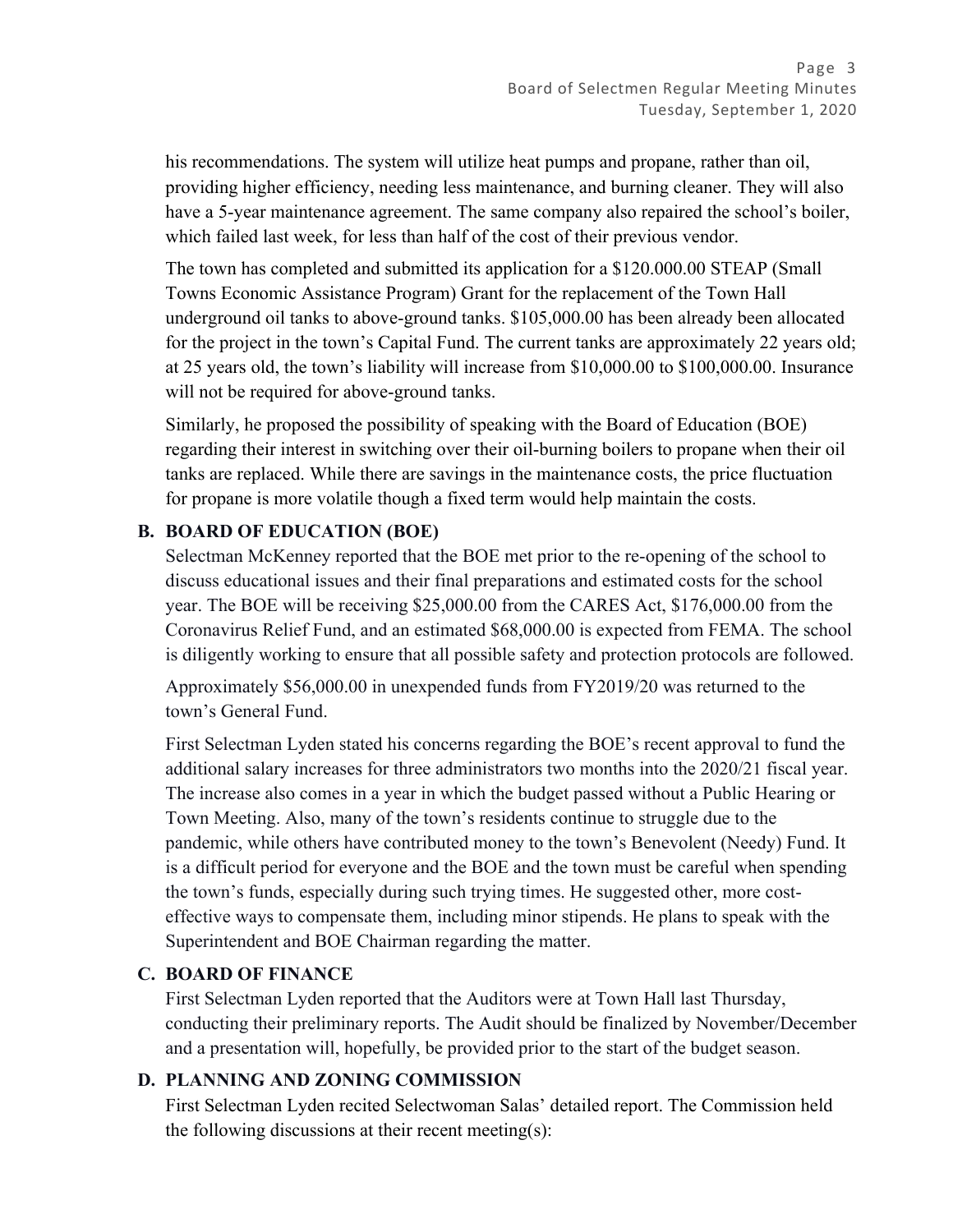- A Public Hearing was held and the proposed amendments to the Special Agriculture Overlay Zone were approved. The amendments will be effective on September 15, 2020. One of the amendments was made in anticipation of a possible application by the owners of a goat farm.
- The Commission is continuing to work on the amendments to the RCOZ (Riparian Corridor Overlay Zone) regulation.
- A discussion was held regarding the Affordable Housing Survey the first step in developing the Affordable Housing Plan. The inclusion of a question regarding diversity was suggested; it was recommended that the survey focus its questions on economic diversity rather than other types of diversity which would be more appropriate for the 2022 POCD (Plan of Conservation and Development). A question was also raised regarding a possible proposal to ban new single-family residences and/or affordable housing.
- The Town Planner recommended the Commission review and amend the town's sign regulations to coincide with a recent Supreme Court decision.
- An application was received for a motor truck terminal. The plans have been submitted to the Town Engineers and the relevant town departments for review and comment. A Public Hearing is scheduled to be held on Tuesday, September 22.

## **E. ECONOMIC DEVELOPMENT COMMISSION (EDC)**

Selectman Chmielewski reported that both Senator Paul Formica and Representative Holly Cheeseman provided some inciteful information regarding their ongoing support of the local businesses and the bi-partisan efforts to deal with the Eversource rate hike and their response to the power outages during the recent storm. Rep. Cheeseman reported that she has been speaking with the Greater Norwich Area Chamber of Commerce, who is very interested in bringing some of the Chamber's expertise to Salem. The Commissioners also discussed the progress at the Salem Plaza as the owners have begun to address the violations and make visual improvements. He commended and expressed his appreciation to the First Selectman for his ongoing hard work and decision to place a lien on the property. First Selectman Lyden added that he is aware that some of the owners are displeased with the town's disapproval of their zoning applications and has informed them that their displeasure should be directed to the property owner, who had yet to address a Cease and Desist Order and the violations. The Uncas Health District and Fire Marshal, Building, and Zoning Departments are continuing to inspect the property and report their violations to the Town Attorney.

#### **F. LIBRARY** *– no meeting; no report*

#### **G. MILITARY LIAISON**

Selectman Chmielewski reported that they are continuing to work with the veterans in the town, including reinstating the lifetime benefits for a widow of a veteran. Both Selectman